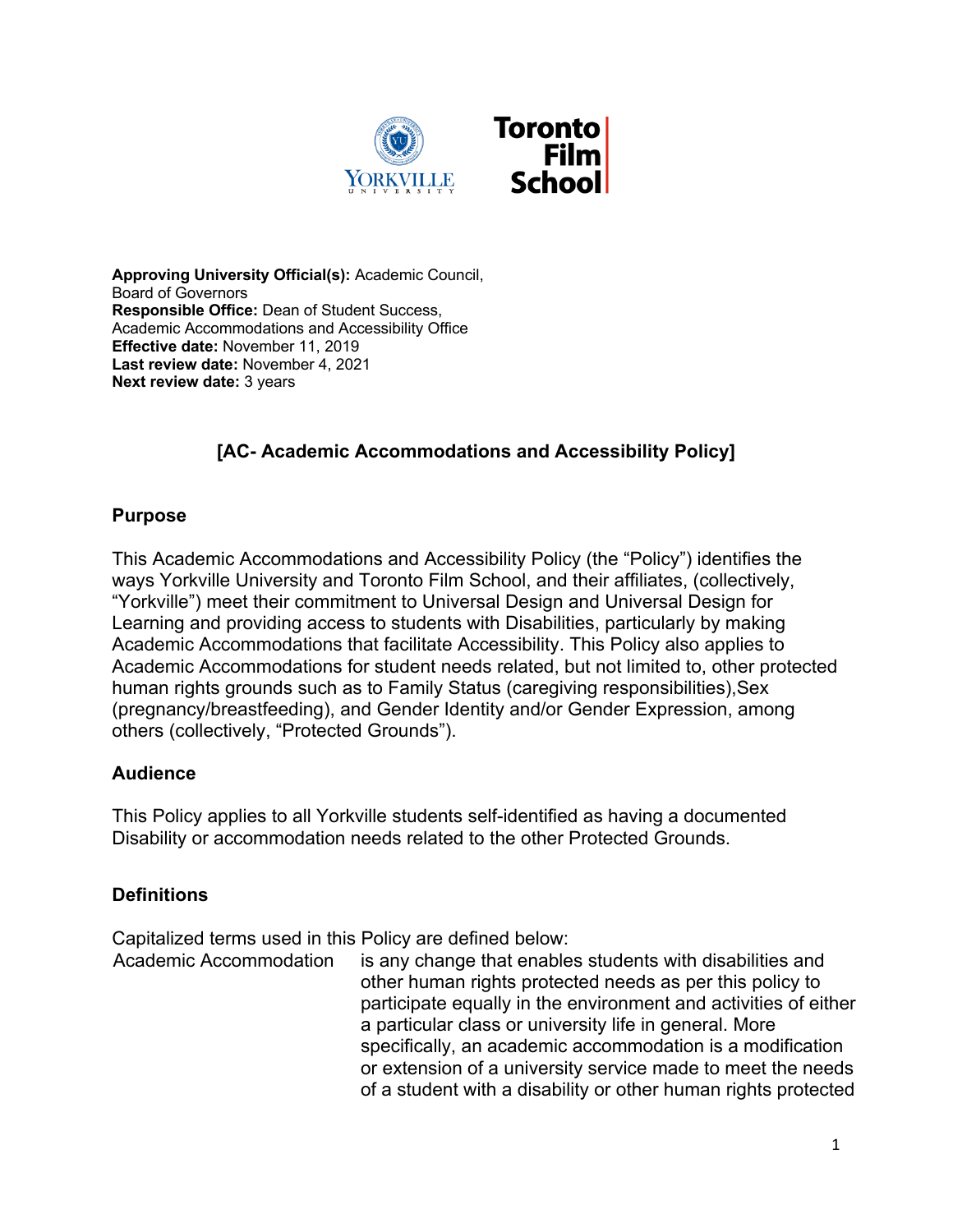|                   | need as per this policy without compromising academic<br>integrity.                                                                                                                                                                                                                                                                                                                                                                                                                                                                                                                                                                                                       |
|-------------------|---------------------------------------------------------------------------------------------------------------------------------------------------------------------------------------------------------------------------------------------------------------------------------------------------------------------------------------------------------------------------------------------------------------------------------------------------------------------------------------------------------------------------------------------------------------------------------------------------------------------------------------------------------------------------|
| Accessibility     | refers to the design of products, devices, services, or<br>environments, and barrier-removal for people<br>with disabilities.                                                                                                                                                                                                                                                                                                                                                                                                                                                                                                                                             |
| <b>Barrier</b>    | refers to physical, attitudinal, procedural, technological,<br>information and communicational impediments to full<br>access and participation. Barriers may be systemic or<br>individual in nature. Systemic barriers can be described as<br>patterns of behaviour, policies or practices that are part of<br>the structure of an organization, and which create a<br>perpetual disadvantage. Individual barriers can be<br>described as impediments that are not system-wide/related<br>to the system.                                                                                                                                                                  |
| Creed/Religion    | refers to a particular, comprehensive and overarching<br>system of beliefs that govern one's conduct and practices. It<br>also relates to having a sincerely, freely, and deeply held<br>belief system, and includes Indigenous spirituality. This may<br>include affiliation/connection to an organization or<br>community that professes a shared system of belief. Creed<br>is integrally linked to a person's self-definition and spiritual<br>fulfilment, and addresses ultimate questions of human<br>existence, including ideas about life, purpose, death, and<br>the existence or non-existence of a creator and/or a<br>higher or different order of existence. |
| <b>Disability</b> | refers to any permanent, temporary, or episodic impairment<br>or functional limitation that restricts a student's ability to<br>undertake the routine activities necessary to participate in<br>learning at Yorkville University/Toronto Film School.<br>Impairments or functional limitations might be physical,<br>mental, intellectual, cognitive, learning, communication,<br>or sensory in nature.                                                                                                                                                                                                                                                                   |
| Equality          | means providing each individual with the same or similar<br>opportunities and ensuring fairness in processes and<br>outcomes so that each individual has an equal opportunity<br>to make the most of their abilities.                                                                                                                                                                                                                                                                                                                                                                                                                                                     |
| Equity            | means acknowledging that equal access to opportunities<br>and services may require treating particular individuals and<br>groups differently through the removal of barriers that                                                                                                                                                                                                                                                                                                                                                                                                                                                                                         |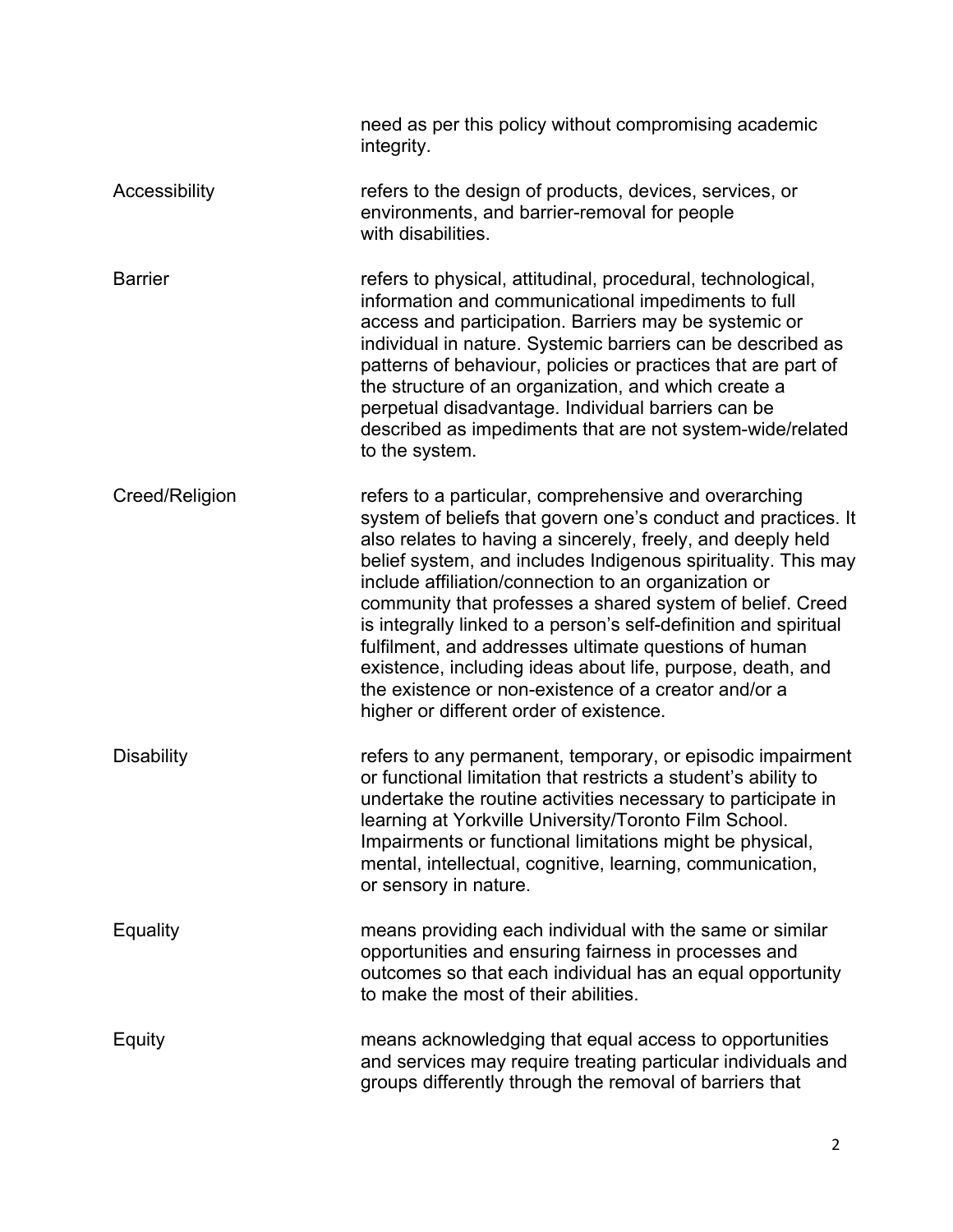|                                              | marginalized equity-seeking communities experience in<br>trying to obtain this access.                                                                                                                                                                                                                                                                                                                                                                                                                                                         |
|----------------------------------------------|------------------------------------------------------------------------------------------------------------------------------------------------------------------------------------------------------------------------------------------------------------------------------------------------------------------------------------------------------------------------------------------------------------------------------------------------------------------------------------------------------------------------------------------------|
| <b>Essential Educational</b><br>Requirements | refers to bona fide (genuine) requirements of a task or<br>program that cannot be altered without compromising the<br>fundamental nature of the task or program.                                                                                                                                                                                                                                                                                                                                                                               |
| <b>Family Status</b>                         | refers to being in a parent and child/parent and child "type"<br>of relationship, that may or may not be based on blood or<br>adoption ties, but that is based on care, responsibility, and<br>commitment. Examples include parents caring for children<br>(also by adoption, fostering and step parenting), people<br>caring for aging parents or relatives with disabilities, and<br>includes families headed by LGBTQI2SA+ (Lesbian, Gay,<br>Bisexual, Transgender, Queer (or Questioning), Intersex.<br>Two-Spirit (2S), Asexual) persons. |
| Individual Accommodation<br>Plan             | refers to the formalization and documentation of the<br>reasonable accommodation that is arranged between the<br>Academic Accommodations and Accessibility Office and a<br>student. The plan ensures that the parties clearly<br>understand their roles and responsibilities and facilitates<br>accountability and regular monitoring.                                                                                                                                                                                                         |
| Interim Accommodation                        | refers to cases where it may be necessary to provide<br>interim accommodation while waiting for an accommodation<br>to be put in place or while assessing and exploring a<br>request for accommodation.                                                                                                                                                                                                                                                                                                                                        |
| Sex                                          | refers to a person's genetic or anatomical sex. For the<br>purposes of accommodation sex also includes pregnancy<br>and breastfeeding.                                                                                                                                                                                                                                                                                                                                                                                                         |
| <b>Gender Identity</b>                       | refers to each person's internal and individual experience of<br>gender. It is their sense of being a woman, a man, both,<br>neither, or anywhere along the gender spectrum. A person's<br>gender identity may be the same as or different from their<br>birth-assigned sex. Gender identity is fundamentally<br>different from a person's sexual orientation.                                                                                                                                                                                 |
| <b>Gender Expression</b>                     | refers to how a person publicly presents their gender. This<br>can include behaviour and outward appearance such as<br>dress, hair, make-up, body language and voice. A person's<br>chosen name and pronouns are also common ways of<br>expressing gender.                                                                                                                                                                                                                                                                                     |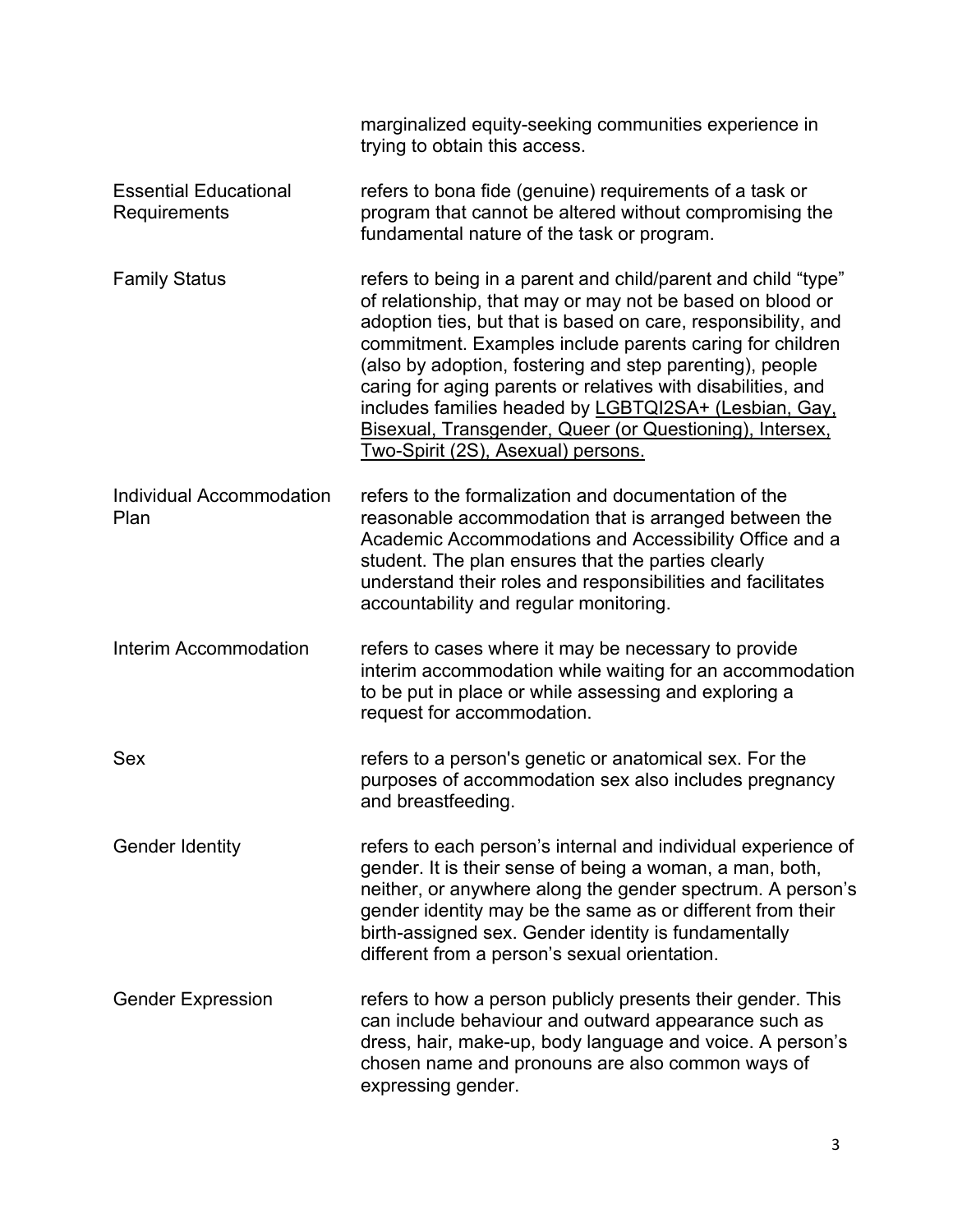| Transgender/Trans     | is an umbrella term referring to people with diverse gender<br>identities and expressions that differ from stereotypical<br>gender norms. It includes but is not limited to people who<br>identify as transgender, trans woman, trans man,<br>transsexual, cross-dresser, gender non-conforming, gender<br>variant, gender-fluid, or genderqueer.                                                                                                                                                                                                      |
|-----------------------|--------------------------------------------------------------------------------------------------------------------------------------------------------------------------------------------------------------------------------------------------------------------------------------------------------------------------------------------------------------------------------------------------------------------------------------------------------------------------------------------------------------------------------------------------------|
| Universal Design (UD) | is the design and composition of environments and<br>educational/informative materials so that it can be<br>accessed, understood, and used to the greatest extent<br>possible by all people, regardless of their age, size, ability,<br>or disability. An environment (or any building, product, or<br>service in that environment) should be designed to remove<br>barriers and meet the needs of all people who wish to use<br>it. Universal design constitutes the equitable access to<br>information, spaces, objects, environments, and services. |
|                       | This can also include Universal Design for Learning, which<br>is an approach about teaching and learning that helps give<br>all students an equal opportunity to succeed. This approach<br>offers flexibility in the ways that students access material,                                                                                                                                                                                                                                                                                               |

\*The President may direct that definitions be amended from time to time to ensure consistency with public policy and community expectations and standards.

engage with it and show what they know.

### **Policy Statement**

In accordance with the *Accessibility for Ontarians with Disabilities Act* ("AODA") and applicable provincial human rights legislation, Yorkville is committed to providing inclusive and accessible education to its students, including those with Disabilities. Yorkville provides accommodations to students with permanent, episodic, and temporary Disabilities to ensure every student has an equal opportunity to pursue academic success. The purpose of the Academic Accommodations and Accessibility Office is to provide customized accommodation plans for students and put supports in place to help ensure student success and to foster a culture of acceptance for all. Academic Accommodations may also pertain to other Protected Grounds such as Creed/Religion (religious observances – also refer to Accommodations for Religious Observance Policy and Procedures), Sex (pregnancy/breastfeeding), Family Status (caregiving responsibilities), Gender Identity and/or Gender Expression (also refer to Gender Inclusion Policy and Procedures), among others.

Yorkville desires to make its programs, courses, and academic services accessible to all who qualify for admission. To that end, Yorkville is committed to: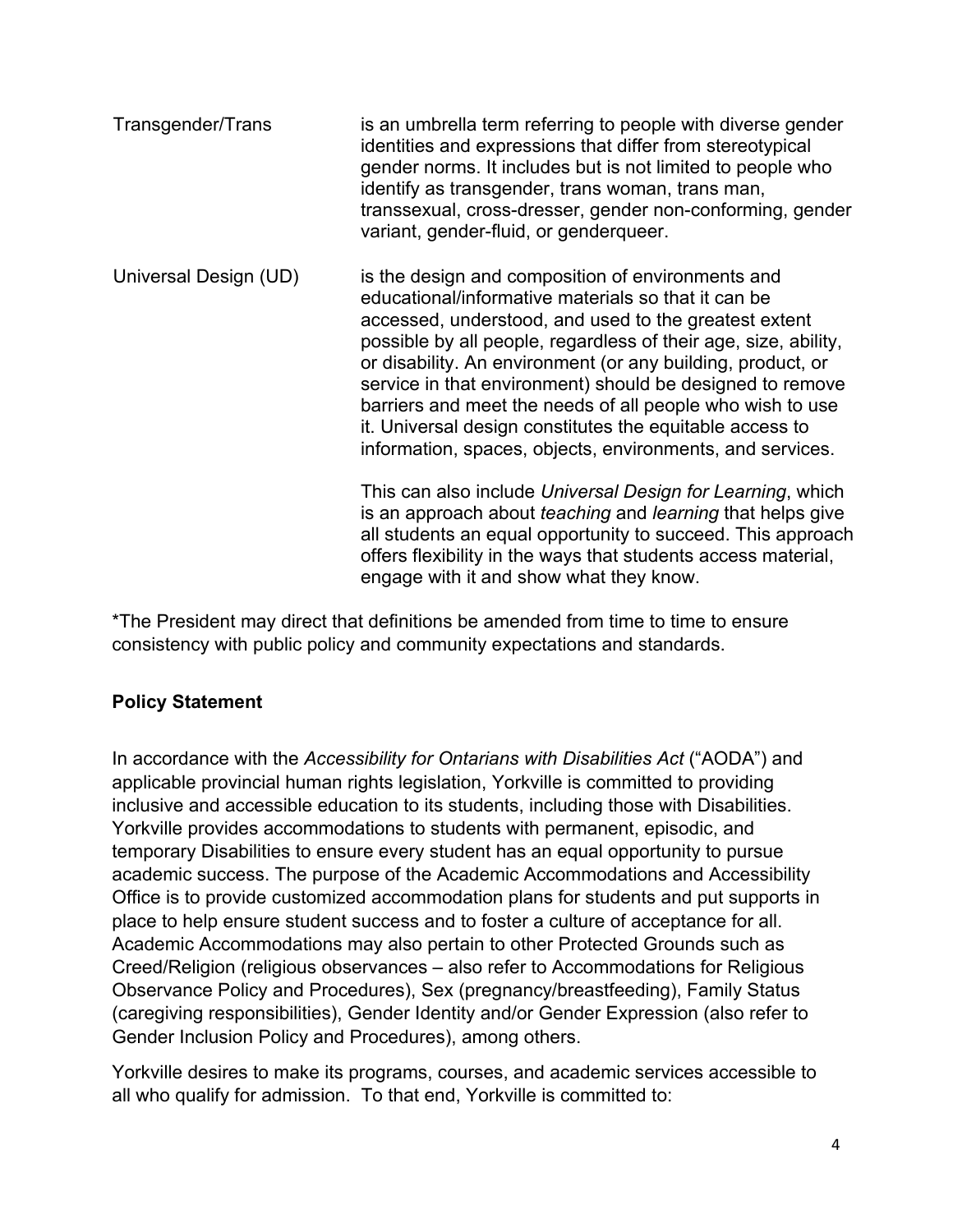- 1. Removing Barriers to access;
- 2. Deploying inclusive supports that facilitate access for students with disabilities; and
- 3. Providing Academic Accommodations to students with Disabilities and students with other needs relating to Protected Grounds as per this Policy.

This commitment ensures that all campuses and facilities meet standards required by human rights, accessibility, and privacy laws, and building codes, in the provinces in which the campuses and facilities operate. To deploy inclusive supports that facilitate access for students with Disabilities, Yorkville works to continuously evaluate and improve supports that make its educational services accessible.

## *Principles and Limitations*

Duty to accommodate: Yorkville recognizes its obligation to provide reasonable accommodations, to the point of Yorkville's undue hardship, to students with Disabilities and other needs related to Protected Grounds to ensure that all students have fair and equitable access to education services, courses, programs, and facilities.

Admission to University programs: Applicants in need of accommodations must demonstrate that they meet all admissions requirements, as outlined by the requirements of the specific program in which they wish to enroll. Applicants in need of accommodations are advised to consult the Academic Accommodations and Accessibility Office during the application process.

Academic rigor: Academic Accommodations made to help students with Disabilities and for reasons related to other Protected Grounds will not have the effect of reducing Yorkville's academic standards . The academic rigor of course work and assessments will not be reduced, but could be modified. All students are expected to demonstrate that they have acquired the knowledge and competencies required to meet the Essential Educational Requirements and the learning objectives of a course or program.

Reasonable accommodation: The aim of accommodation is to remove Barriers and ensure Equal Opportunity without changing Essential Educational Requirements. Yorkville will explore accommodation options in good faith and in a timely manner. In each case, Yorkville will implement the most appropriate accommodation, short of undue hardship. Accommodation may take many forms. What works for one person may not work for another. Each person's situation must be individually assessed in the preparation of an Individual Accommodation Plan. Interim Accommodations may be implemented so that immediate supports can be put in place until the student has provided all required documentation and all aspects of a request for accommodation are examined. At no time is the student required to discuss the nature of their medical condition or disability, beyond providing reasonable evidence of a need for accommodation and insight into what form appropriate accommodation may take in the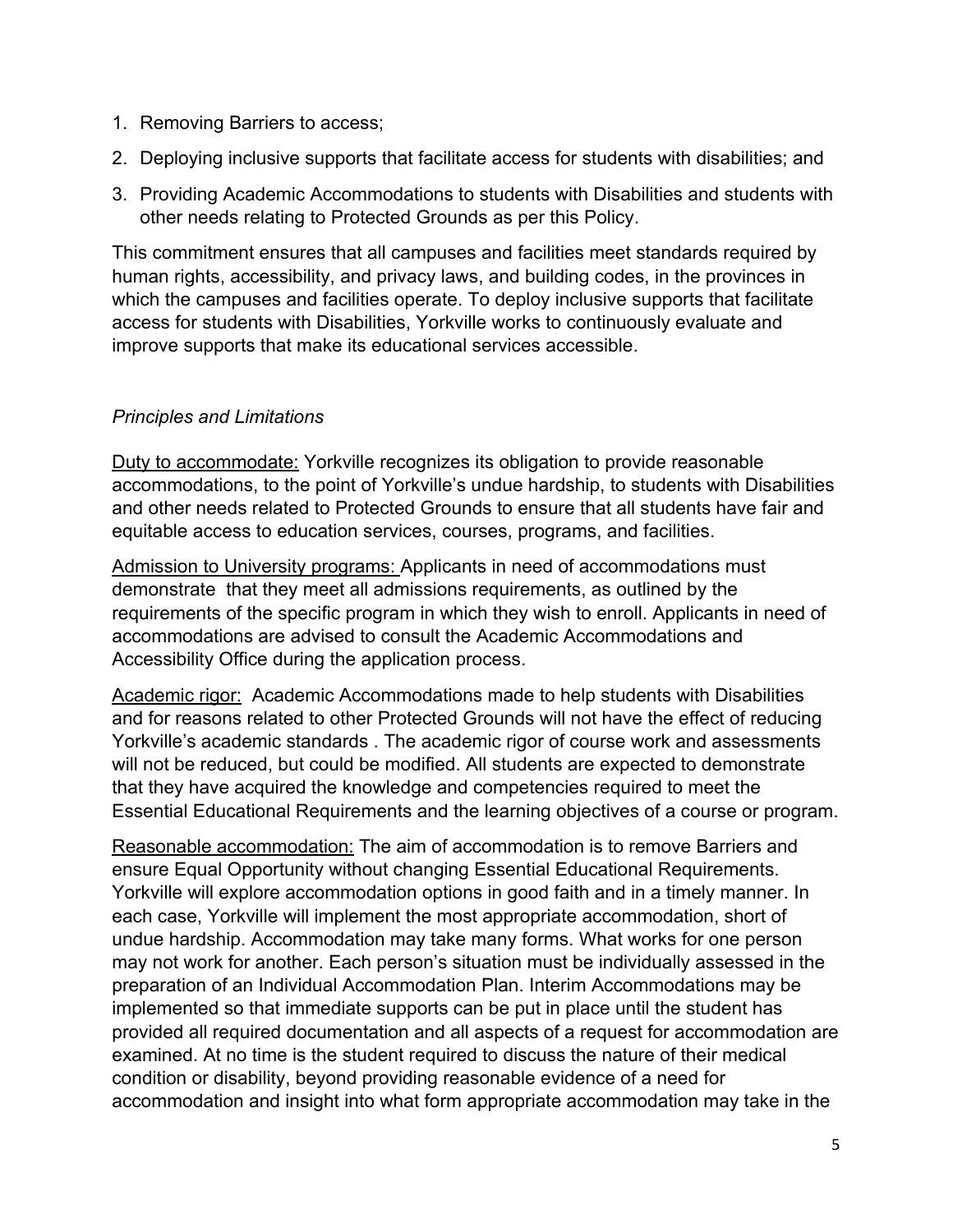instance. Accommodations may also be retroactive in the case of past events/activities (missed classes, exams, assignments, etc.) where appropriate and determined on a case-by-case basis. An accommodation will be appropriate where it results in Equal Opportunity, and where the accommodation respects the principles of independence, dignity, individualization, inclusion and integration.

In the process of arranging for reasonable accommodations, sometimes the issue of competing human rights arises. Competing human rights refers to situations where one individual's or group's human rights interfere with those of another individual or group. Such situations may also present themselves in the learning environment. For example, someone's human rights in relation to Gender Identity and/or Gender Expression may appear to be in conflict with someone's Creed/Religion. These situations require a thoughtful analysis into how each side's rights are being affected, and how to resolve the situation in a way that minimally interferes with any set of rights while respecting both sets of rights as much as possible. Consultation with the Diversity, Equity and Inclusion Office in such cases is recommended.

Shared Responsibility: Yorkville, students with Disabilities and other needs related to Protected Grounds share the responsibility for ensuring that students receive the Academic Accommodations they need.

*Yorkville is responsible for:* 

- Providing reasonable academic accommodations to students with Disabilities and other needs related to Protected Grounds as per this Policy;
- Reviewing documentation to ensure that recommendations and decisions regarding accommodations are based on appropriate medical documentation (in cases of Disability) as well as educational considerations;
- Ensuring that faculty and staff are knowledgeable about relevant policies and procedures and are familiar with broader issues regarding Equity and inclusion of persons with Disabilities, and those with needs relating to other Protected Grounds including Family Status, Sex and Gender Identity and/or Gender Expression, among others; and
- Treating the information obtained as confidential as required by applicable national and provincial legislation.

### *A student with Disabilities and/or other needs related to Protected Grounds as per this Policy is responsible for:*

- Meeting established admission and assessment requirements and specific course prerequisites;
- Registering (online) with the Academic Accommodations and Accessibility Office to inform the Academic Accommodations and Accessibility Office of the need for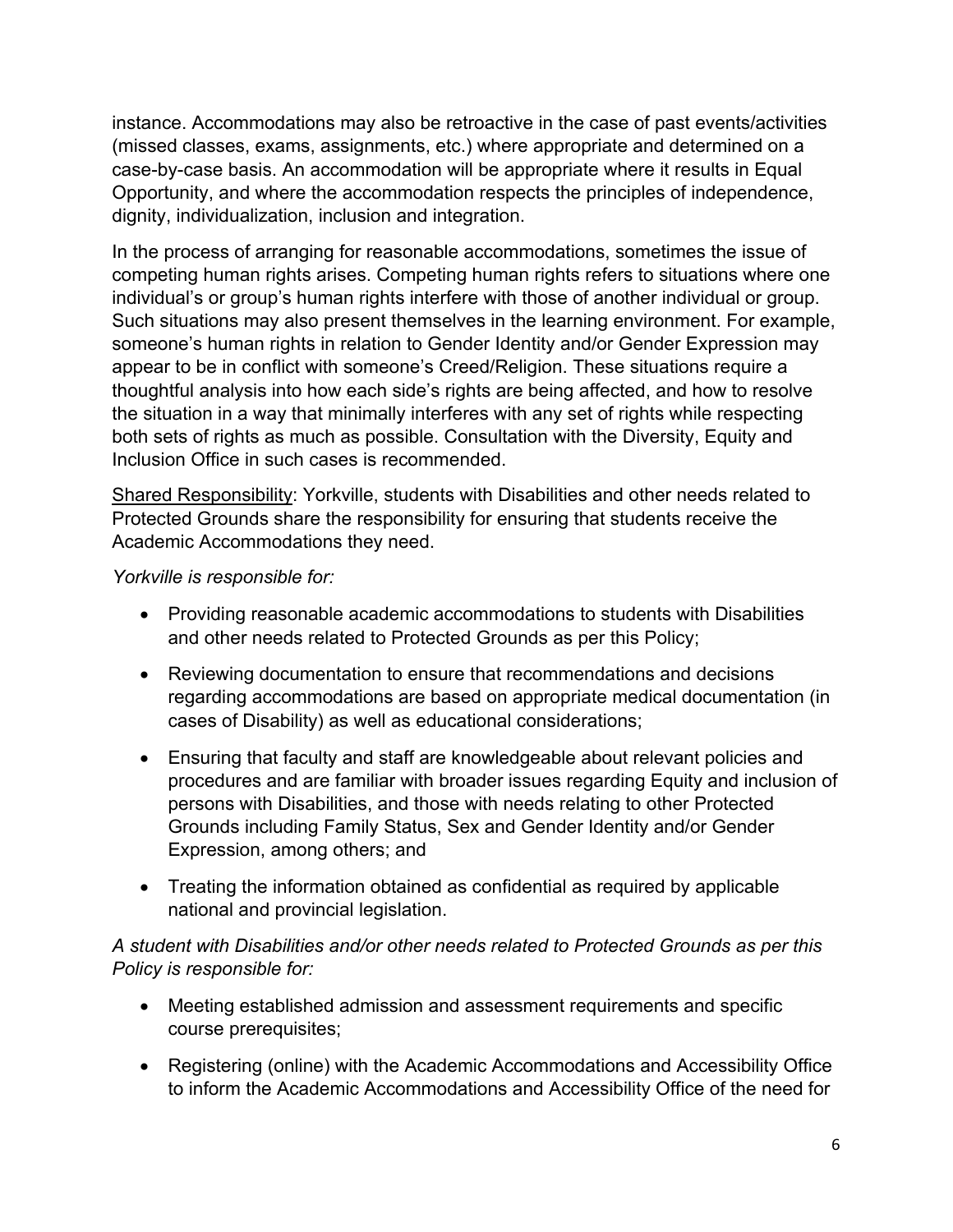accommodations according to the timeline established by Yorkville and providing the details about their accommodation needs as assessed by a licensed medical professional (in the case of Disability) so the appropriate accommodation can be provided;

- Participating in discussions regarding possible accommodation solutions, cooperating with any experts whose assistance is required, and working with the Academic Accommodations and Accessibility Office on an ongoing basis to manage the accommodation process;
- Providing the necessary information and documentation about the accommodation need to the Accommodations and Accessibility Specialist or designate. (e.g., recent psychoeducational assessment, functional limitations form provided by the Academic Accommodations and Accessibility Office, relevant information about other human rights needs such as family caregiving arrangements, etc.) (Note: Yorkville does not provide or assume the cost of diagnostic services);
- Promptly informing the Academic Accommodations and Accessibility Office of any changes in the accommodation needs promptly to allow for revised accommodations;
- Co-operating with appropriate personnel to determine if current accommodations are working successfully;
- Signing the letter of accommodation which will be presented to course instructors by the Academic Accommodations and Accessibility Office or, to promote selfadvocacy, the student may wish to deliver the letter to each instructor;
- Signing and submitting a request for a "Grade of Incomplete" form in advance of due dates if extra time is required beyond the date of a course. This form can be delivered to each instructor by the Academic Accommodations and Accessibility Office or, to promote self-advocacy, the student may wish to deliver the form to each instructor. This form must be submitted in advance of the due date of the assignment(s); and
- Working with the Academic Accommodations and Accessibility Office and/or a Program Advisor to create a plan of study that allows for extra time to complete the requirements of the program.

Undue hardship: Yorkville will be unable to offer Academic Accommodations to students with Disabilities and other needs related to Protected Grounds as per this Policy beyond the point at which the provision of such accommodation(s) would impose an undue hardship on Yorkville or the applicable educational institution. While the determination of undue hardship depends entirely on the circumstances of each specific case, Yorkville might be unable to offer accommodations if: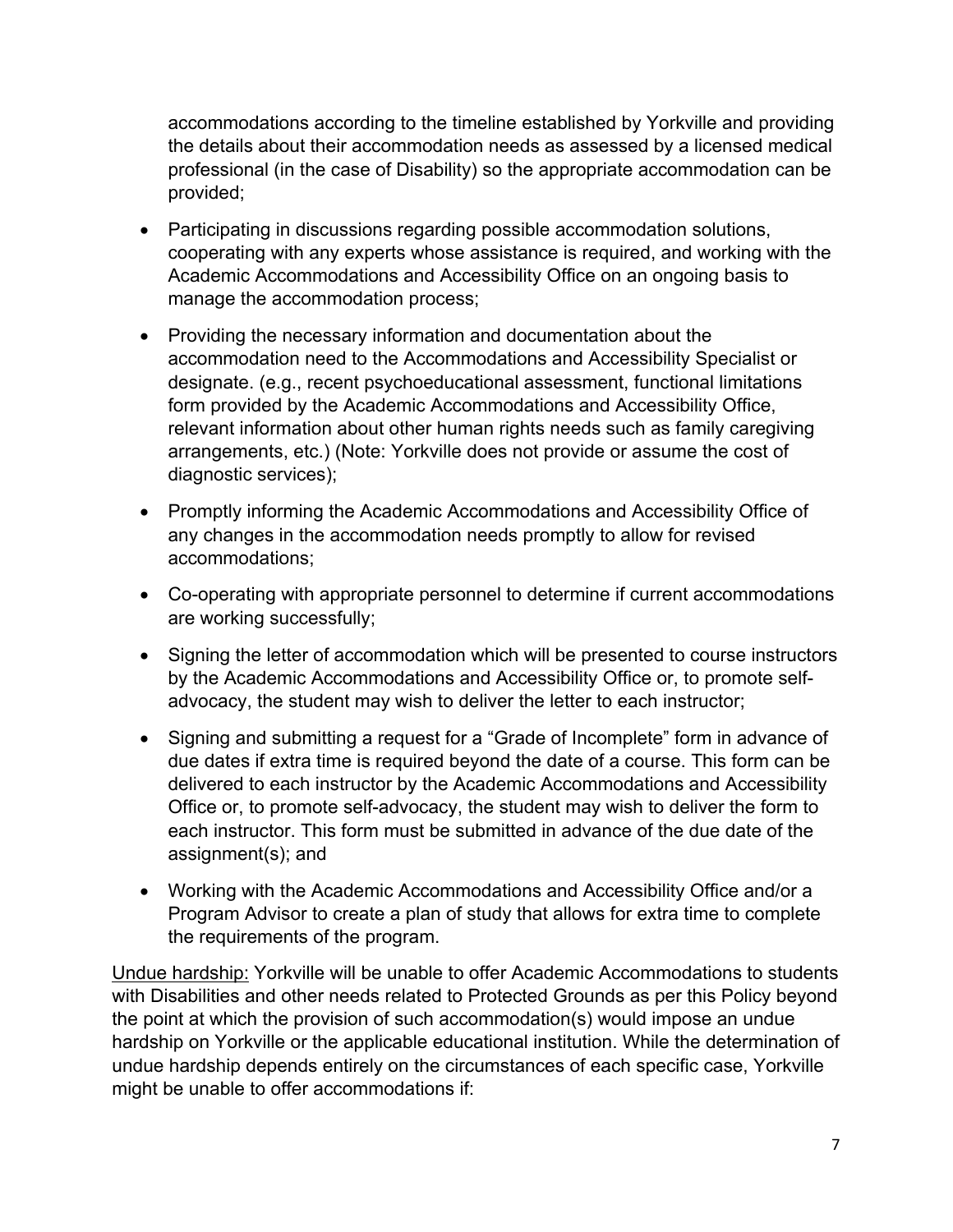- The cost to Yorkville is such that making the accommodation would diminish or impair the institution's ability to offer programs or academic services;
- The accommodation would create a substantial risk of personal injury to the student or others;
- The accommodation would impair the ability of other students to pursue their academic activities; or
- The accommodation would require substantial changes to Essential Educational Requirements or components of the course or program or would lower academic standards.

#### **Implementation**

Please refer to the Academic Accommodations and Accessibility Procedures document.

#### **Related Information**

Academic Accommodations and Accessibility Procedures Diversity, Equity, and Inclusion Policy Student Discrimination and Harassment Policy and Procedures Prevention of Sexual Violence Policy and Procedures Student Code of Conduct Accommodations for Religious Observance Policy and Procedures Gender Inclusion Policy and Procedures

### **Contacts**

The following [individual(s)/office(s)] can address questions regarding this Policy:

Accessibility and Academic Accommodations Office

Email: accessibility@yorkvilleu.ca

### **Revision Log**

V1 November 4, 2021